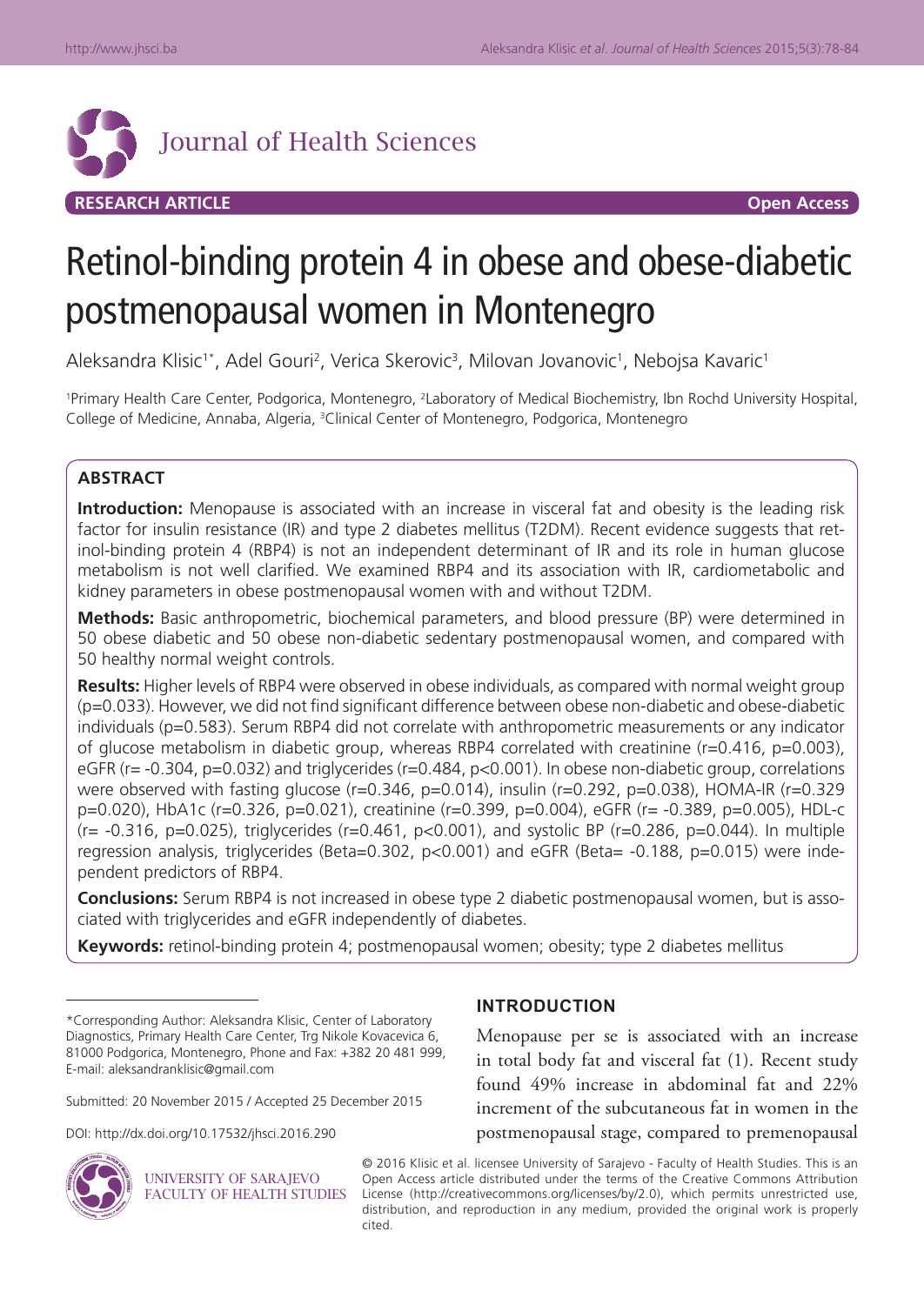women (2). Obesity is the leading risk factor for insulin resistance (IR) and type 2 diabetes mellitus (T2DM). Women with a body mass index (BMI) of 30 kg/m2 have about 28 times greater risk of developing diabetes than do women of normal weight (3).

Although considered as a part of Mediterranean basin, epidemiological data in Montenegro reported that 55.1% adults were overweight or obese (4) whereas the prevalence of diabetes in adults was 10.1% (5). However, the International Diabetes Federation estimates that these figures are not exactly in line with national statistics. According to local research and analyses, the number of persons with "latent" diabetes is 2-3 times higher than the estimated number of people with diabetes (6).

Obesity is characterized by changes in adipocytokines and activation of low-grade inflammation (7). Retinol-binding protein 4 (RBP4) is a recently discovered adipokine, which is potentially associated with IR and obesity (8). However, some other studies indicated that it is more likely linked with renal function  $(9)$ .

Recent evidence suggests that RBP4 is not an independent determinant of IR (10-13). However, discrepant results are reported in the literature, and its role in human glucose metabolism is not well clarified (13). The purpose of the current study was to examine the association of RBP4 with parameters of glycemic control and IR, cardiometabolic and renal parameters in obese non-diabetic and obese diabetic postmenopausal women in Montenegro.

## **METHODS**

#### **Study population**

We enrolled a total of 150 sedentary postmenopausal women (mean age 57.2±5.9 years) who volunteered to participate in the study. Menopause was defined as the absence of menstrual bleeding for more than one year. The participants were divided into three groups: normal weight (n=50), obese (n=50) and obese diabetic ones (n=50). Participants were consecutively recruited in the study when seeking gynecologic healthcare in the Primary Health Care Center in Podgorica, in a period from October 2012 to June 2013. All the participants

completed a questionnaire including demographic characteristics, somatic illnesses, medications use, and lifestyle habits. Specific eligibility criteria included postmenopausal, sedentary (< 90 min of weekly exercise), normoalbuminuric women (urinary albumin excretion, UAE < 30mg/24h) with creatinine-based estimated glomerular filtration rate (eGFR)  $\geq$  60 ml/min/1.73 m<sup>2</sup>, without acute inflammatory disease, CVD, urinary infection, with no history or the presence of malignancy, hypo- and hyperthyroidism. For non-diabetic groups inclusion criterion was also women who were not taking any medicament therapy. Participants who had kidney dysfunction (eGFR < 60ml/min/1.73m2 or UAE ≥ 30mg/24h), Type 1 Diabetes Mellitus, morbid obesity (BMI) > 40  $\text{kg/m}^2$ , hepatic dysfunction, pregnancy, alcohol abuse, were excluded from the study, as well as diabetic patients on insulin therapy and those on anti-inflammatory medications. For non-diabetic groups, exclusion criteria were also fasting glucose  $\geq 6.1$ mmol/L, glycosylated hemoglobin  $(HbA1c) > 6%$  and any medication use.

Basic anthropometric measurements: body height (cm), body weight (kg) and waist circumference (WC) (cm) were recorded. Weight was measured to the nearest 0.1 kg on a balance beam scale, with the subjects barefoot and with light clothing. Height was measured to the nearest 0.1 cm using a wall-mounted stadiometer, without shoes. Waist circumference was measured with the non-stretchable tape, over the unclothed abdomen at the midpoint between the lowest rib and the iliac crest. Measurements were made at the end of normal expiration. The tape was parallel to the floor and did not compress the skin. Body mass index was calculated as weight in kilograms divided by height in meters squared. Although our obese population consisted of slightly obese (overweight,  $25 \leq \text{BMI} < 30 \text{ kg/m}^2$ ) and moderately obese  $(30 \leq \text{BMI} < 40 \text{ kg/m}^2)$ , for simplicity reasons, we referred to them as the obese participants. Blood pressure (BP) was measured with a sphygmomanometer after the subject had been seated for 15 minutes. Average of three measurements taken on the right arm was recorded. All measurements were taken by the same trained evaluator.

All the participants provided written informed consent. The study protocol was approved by the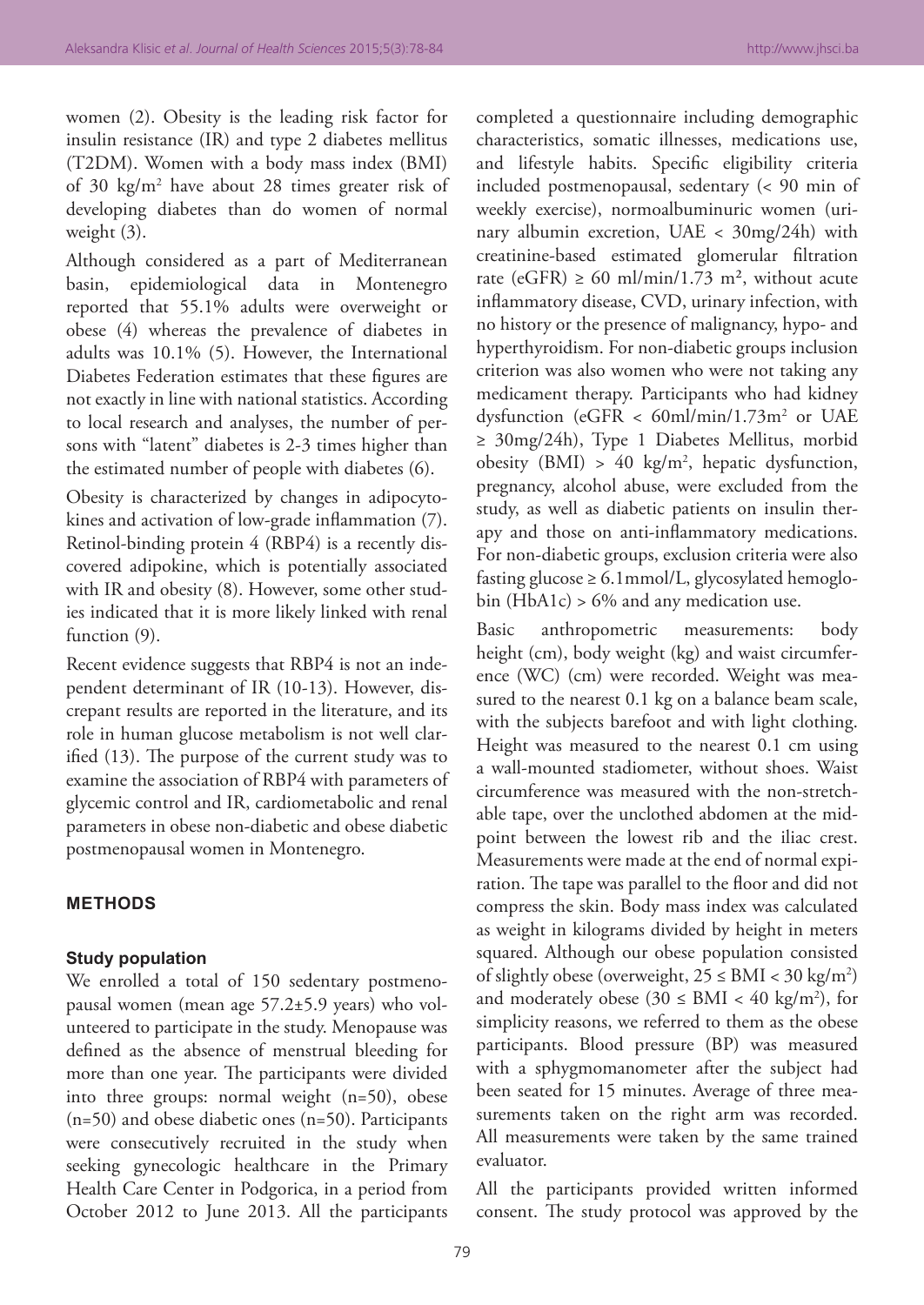Ethical Committee of Primary Health Care Center in Podgorica and the research was carried out in compliance with the Declaration of Helsinki.

#### **Biochemical analyses**

Serum samples were divided into aliquots and stored at -20º C, without prior thawing and re-freezing before analyses, except for fasting glucose which was determined immediately after blood was drawn. Another aliquot was collecting as a whole blood in  $K_2EDTA$  for determination of glycosylated hemoglobin (HbA1c). Serum levels of glucose, total cholesterol, high density lipoprotein cholesterol (HDL-c), low density lipoprotein cholesterol (LDL-c) and triglycerides (TG) were measured spectrophotometrically using enzymatic procedures, while HbA1c and UAE were measured with immunoturbidimetric assay (Roche Cobas 400, Mannheim, Germany). RBP4 was determined using an immunonephelometric assay (Behring Nephelometer Analyzer, BN II, Marburg, Germany). Insulin was measured by chemiluminescent immunometric assay (AxSYM, Abbott, Abbott Park, Illinois, USA). Homeostasis model assessment of insulin resistance (HOMA-IR) was calculated: HOMA-IR=Fasting glucose (mmol/L) x fasting insulin (µIU/L)/22.5. GFR was estimated using the using the Chronic Kidney Disease Epidemiology Collaboration Equation, CKD-EPI (14).

## **Statistical analysis**

Statistical analyses were performed using SPSS statistical package (version 15.0 for Windows, SPSS, Chicago, IL, USA). Data are presented as mean ± standard deviation, or median (interquartile range), or as counts and percentages. Differences between groups were evaluated with ANOVA (for normally distributed data) or Kruskall-Wallis test (for non-normally distributed data). A correlation analysis by Pearson's correlation coefficient was used to determine the relationship between RBP4 levels and other variables. Due to skewed distribution, log transformed insulin, HOMA-IR, HbA1c, triglycerides and UAE were used. Multiple regression analysis was performed to identify independent factors affecting RBP4 and to estimate the final predictors of its variability. A p value of <0.05 was considered as statistically significant.

## **RESULTS**

Table 1 shows general clinical and biochemical characteristics of the study participants divided into three groups: normal weight, obese and obese diabetic postmenopausal women. There was significant increase in waist circumference, insulin resistance and triglycerides, as well as in blood pressure, but decrease in HDL-c across the study groups (p<0.001). Moreover, serum RBP4 level was increased in obese groups as compared with the lean group (p=0.033). However, there was no difference in serum RBP4 levels between obese non-diabetic and obese-diabetic women (p=0.583).

The relationship between RBP4 and clinical and biochemical characteristics in obese non-diabetic and obese diabetic participants is presented in Table 2. Serum RBP4 did not correlate with anthropometric measurements or any indicator of glucose metabolism in diabetic group, whereas RBP4 correlated with creatinine (r=0.416, p=0.003), eGFR  $(r=-0.304, p=0.032)$  and triglycerides  $(r=0.484,$ p<0.001). In obese non-diabetic group, correlations were observed with fasting glucose (r=0.346, p=0.014), insulin (r=0.292, p=0.038), HOMA-IR  $(r=0.329 \text{ p}=0.020)$ , HbA1c  $(r=0.326, \text{ p}=0.021)$ , HDL-c (r=-0.316, p=0.025), triglycerides (r=0.461, p<0.001), systolic BP (r=0.286, p=0.044), creatinine (r=0.399, p=0.004), and eGFR (r=-0.389, p=0.005).

To determine which of the examined parameters were significantly associated with serum RBP4, we performed multiple linear regression analysis between RBP4 and all parameters in the whole group of obese participants. In multiple linear regression analysis only eGFR (Beta= -0.188, p= 0.015) and triglycerides (Beta=0.302, p<0.001) remained significant independent predictors of higher RBP4 levels (Table 3). These associations were independent of diabetes.

## **DISCUSSION**

We reported higher levels of RBP4 in obese postmenopausal women, as compared with normal weight group. However, we did not find significant difference between obese non-diabetic and obese-diabetic women. Moreover, despite the observed correlation between RBP4 and glycemic control and IR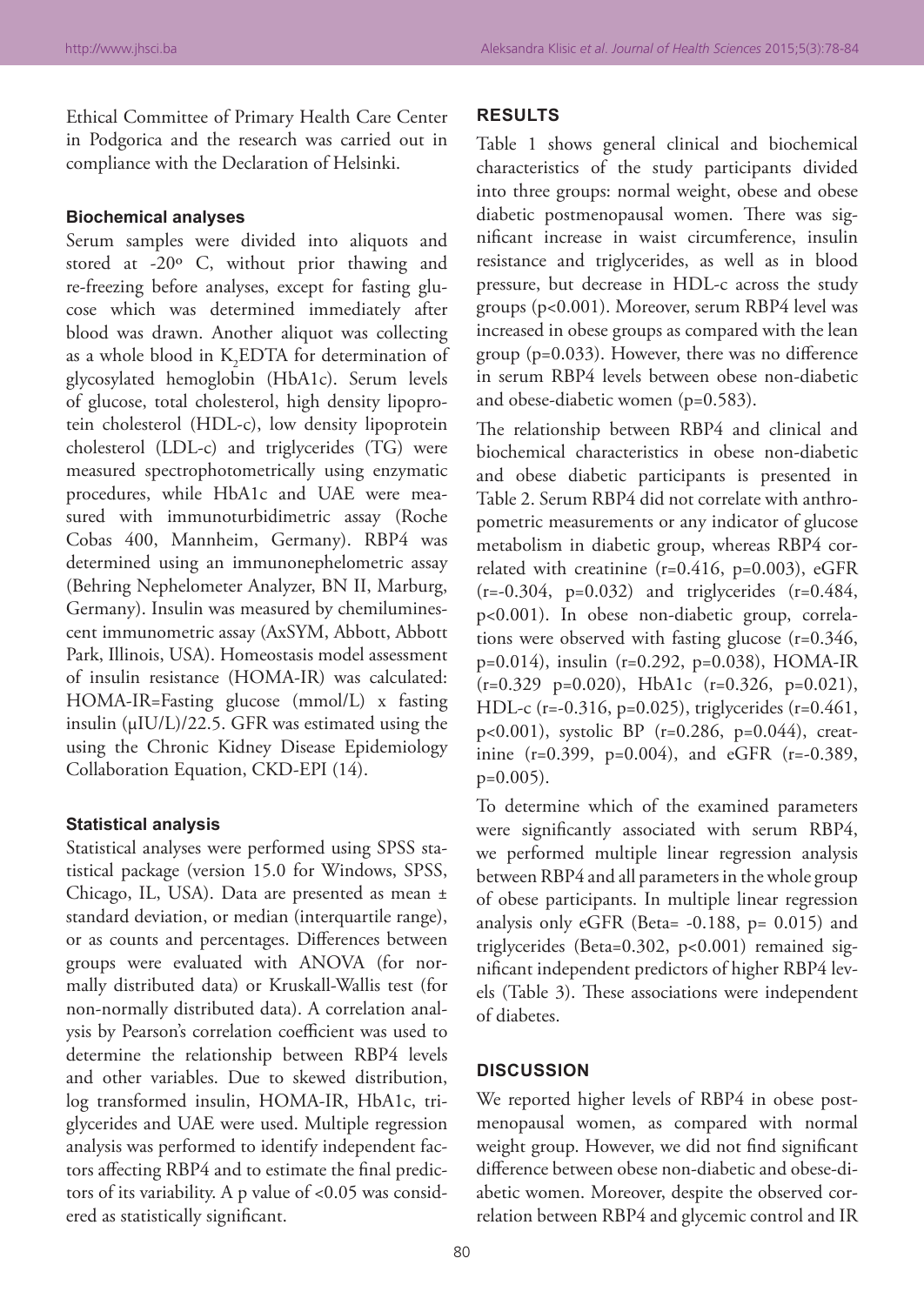| Variable                            | Normal weight (n=50) | Obese (n=50)                   | Obese diabetic (n=50)             | р       |
|-------------------------------------|----------------------|--------------------------------|-----------------------------------|---------|
| Age (years)                         | 56.4±4.89            | $57.7 \pm 6.34$                | $58.3 \pm 5.98$                   | 0.240   |
| BMI (kg/m <sup>2</sup> )            | $21.9 \pm 2.01$      | $30.1 \pm 3.35$ <sup>aa</sup>  | 29.9±2.75 <sup>aa</sup>           | < 0.001 |
| WC (cm)                             | $75.5 \pm 3.89$      | 99.5±7.80aa                    | 102.7±9.64 <sup>aa</sup>          | < 0.001 |
| Fasting glucose (mmol/L)            | $5.15 \pm 0.39$      | $5.45 \pm 0.41$ aa             | $8.05 \pm 2.44^{aa,bb}$           | < 0.001 |
| Fasting insulin (µIU/L)             | 4.92 (4.00-5.97)     | 9.02 (6.90-12.90)aa            | 10.70 (6.30-18.20)aa              | < 0.001 |
| HOMA-IR                             | 1.09 (0.98-1.34)     | $2.20$ (1.66-3.09)aa           | 3.33 (2.23-6.87) <sup>aa,bb</sup> | < 0.001 |
| HbA1c (%)                           | 4.95 (4.80-5.10)     | 5.50 (5.30-5.60)               | 6.70 (6.30-7.30)aa,bb             | < 0.001 |
| TC (mmol/L)                         | $6.39 \pm 0.98$      | $6.29 \pm 1.16$                | $6.13 \pm 1.07$                   | 0.470   |
| HDL-c (mmol/L)                      | $1.94 \pm 0.42$      | $1.47 \pm 0.365$ aa            | $1.31 \pm 0.37$ aa,bb             | < 0.001 |
| LDL-c (mmol/L)                      | $4.09 \pm 0.95$      | $4.15 \pm 1.24$                | $3.73 \pm 0.94$                   | 0.098   |
| TG (mmol/L)                         | $1.06(0.78-1.40)$    | 1.46 (1.07-1.97)aa             | 1.81 (1.42-2.49)aa,b              | < 0.001 |
| SBP (mm Hg)                         | $120 \pm 26.1$       | 145±15.0aa                     | 145±15.9 <sup>aa</sup>            | < 0.001 |
| DBP (mm Hg)                         | 79.3±15.83           | 91.6±9.81 <sup>aa</sup>        | 89.6±13.62 <sup>aa</sup>          | < 0.001 |
| Creatinine (µmol/L)                 | $52.8 \pm 6.06$      | $60.3 \pm 10.15$ <sup>aa</sup> | 56.8±12.17 <sup>aa</sup>          | 0.001   |
| eGFR (mL/min/1.73m <sup>2</sup> )   | 102 (97-107)         | 94 (90-103)aa                  | 99 (95-104) <sup>aa</sup>         | < 0.001 |
| UAE (mg/24h)                        | 5.90 (4.85-7.48)     | 6.10 (4.91-8.32)               | 7.35 (4.96-10.46) <sup>a</sup>    | 0.055   |
| $RBP4$ ( $\mu$ g/mL)                | 38.60±9.91           | 42.30±7.77 <sup>a</sup>        | 43.30±10.23 <sup>a</sup>          | 0.033   |
| Antihypertensive drugs % (n)        | 0                    | 0                              | 86 (43)                           |         |
| Lipid lowering drugs (n) % (n)      | 0                    | 0                              | 72 (36)                           |         |
| Hypoglycemic drugs -metformin % (n) | 0                    | 0                              | 100 (50)                          |         |
| Current smokers % (n)               | 0                    | 10(5)                          | 14(7)                             |         |
| Duration of diabetes (years)        |                      |                                | $4.11 \pm 0.93$                   |         |

Data are presented as mean±standard deviation or median (interquartile range), or counts and percentages; ANOVA (for normally distributed data) or Kruskall-Wallis test (for non-normally distributed data) were used for testing the difference between groups; BMI-Body mass index; WC-Waist circumference; HOMA-IR-Homeostasis model of insulin resistance; HbA1c-glycosilated hemoglobin; TC-total cholesterol; HDL-c-High density lipoprotein cholesterol; LDL-c-Low density lipoprotein cholesterol; TG-Triglycerides, <sup>aa</sup>p<0.001 compared with normal weight group, ªp<0.05 compared with normal weight group, <sup>bb</sup>p<0.001 compared with obese non-diabetic group, ʰp<0.05 compared with obese non-diabetic group

in obese non-diabetic participants, triglycerides and eGFR were found to be the best predictors of RBP4 levels.

Namely, the mechanism of the effect of diabetes on the RBP4 concentration remains unclear since discrepant results were obtained from many studies. Results in the present study are in concordance with results by An et al. (15) who did not find the difference in serum RBP4 concentration between postmenopausal women with T2DM and healthy postmenopausal control, after adjustment for age and BMI. They also demonstrated that serum RBP4 levels even had no correlation with the prevalence of T2DM in postmenopausal women like some previous studies, which have failed to report the involvement of RBP4 in the development of T2DM in humans (16,17).

Comucci et al. (18) also did not find the difference between obese and obese-diabetic participants, but unexpectedly, they reported lower RBP4 levels in obese and obese diabetic subjects compared to control, lean group. On the contrary, higher levels of RBP4 in obese diabetic subjects as compared with obese non-diabetic ones were reported by some other colleagues (19), showing that serum RBP4 levels were highly associated with IR (20) and were increased in diabetic patients (21,22).

Lack of significant difference in serum RBP4 between obese non-diabetic and obese-diabetic women found in our present study may partially be explained by the fact that diabetic participants were not able to exclude metformin, which may underestimate RBP4 levels. Moreover, antihypertensive medications were not excluded in diabetic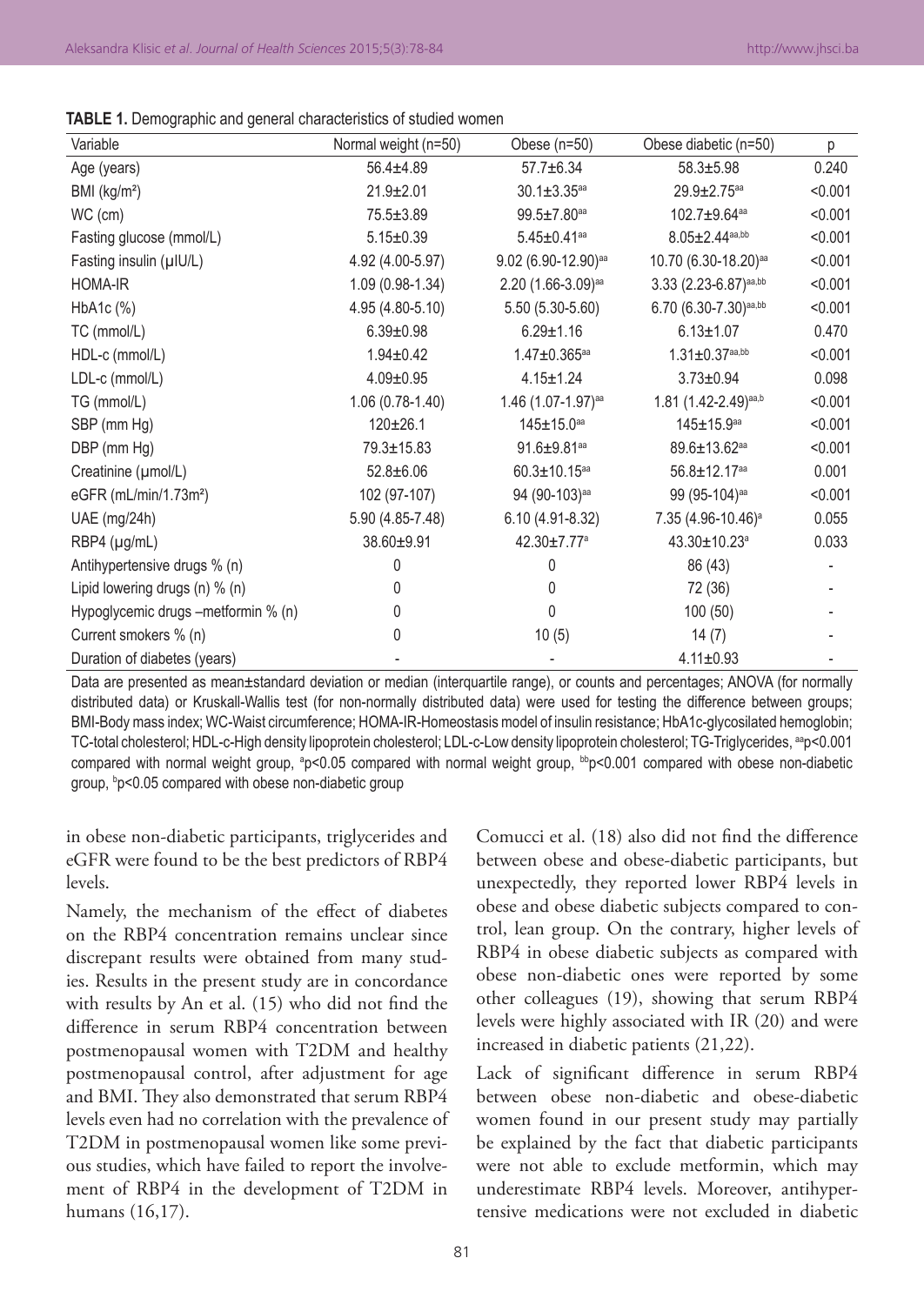| Variable                           | Obese    |         | Obese diabetic |         |
|------------------------------------|----------|---------|----------------|---------|
|                                    | $(n=50)$ |         | (n=50)         |         |
|                                    | r        | р       | r              | р       |
| Age (years)                        | 0.180    | 0.212   | $-0.022$       | 0.879   |
| BMI (kg/m <sup>2</sup> )           | $-0.055$ | 0.706   | 0.070          | 0.630   |
| WC (cm)                            | 0.056    | 0.699   | $-0.137$       | 0.343   |
| Fasting glucose (mmol/L)           | 0.346    | 0.014   | 0.092          | 0.525   |
| Log insulin $(\mu   U/L)$          | 0.294    | 0.038   | 0.016          | 0.910   |
| Log HOMA-IR                        | 0.329    | 0.020   | 0.083          | 0.568   |
| Log $HbA1c$ $(\%)$                 | 0.326    | 0.021   | $-0.114$       | 0.430   |
| TC (mmol/L)                        | 0.232    | 0.104   | 0.179          | 0.215   |
| HDL-c (mmol/L)                     | $-0.316$ | 0.025   | $-0.107$       | 0.459   |
| LDL-c (mmol/L)                     | 0.191    | 0.183   | 0.218          | 0.127   |
| Log TG (mmol/L)                    | 0.461    | < 0.001 | 0.484          | < 0.001 |
| SBP (mm Hg)                        | 0.286    | 0.044   | 0.180          | 0.211   |
| DBP (mm Hg)                        | 0.188    | 0.191   | 0.117          | 0.416   |
| Creatinine (umol/L)                | 0.399    | 0.004   | 0.416          | 0.003   |
| eGFR (mL/min/1.73 m <sup>2</sup> ) | $-0.389$ | 0.005   | $-0.304$       | 0.032   |
| Log UAE (mg/24 h)                  | 0.134    | 0.352   | 0.049          | 0.735   |

**TABLE 2.** Pearson's correlation coefficients (r) of RBP4 and studied parameters among obese non-diabetic and obese diabetic postmenopausal women

BMI-Body mass index; WC-Waist circumference; log HOMA‑IR‑Logarithmically transformed Homeostasis model assessment of insulin resistance; log HbA1c-Logarithmically transformed glycosylated hemoglobin; TC‑Total cholesterol; HDL-c-High density lipoprotein cholesterol; LDL-c-Low density lipoprotein cholesterol; log TG‑Logarithmically transformed triglycerides; SBP‑Systolic blood pressure; DBP‑Diastolic blood pressure; eGFR‑Estimated glomerular filtration rate; log UAE‑ Logarithmically transformed urinary albumin excretion

**TABLE 3.** Multiple regression analysis with RBP4 as dependent variable in all obese women

| Independent variable | B        | Std Beta | D       |
|----------------------|----------|----------|---------|
| logHOMA-IR           | 0.952    | 0.111    | 0.166   |
| log TG               | 13.637   | 0.302    | < 0.001 |
| eGFR                 | $-0.225$ | $-0.188$ | 0.015   |
| <b>SBP</b>           | 0.058    | 0.150    | 0.089   |

RBP4-retinol-binding protein 4; LogHOMA-IR-Logarithmically transformed homeostasis model assessment of insulin resistance; LogTG-Logarithmically transformed triglycerides; eGFR-Estimated glomerular filtration rate; SBP‑Systolic blood pressure

individuals, which can also influence serum RBP4 levels (23, 24) and IR (25-27). Nevertheless, An et al. (15) also found insignificant difference in serum RBP4 between newly diagnosed T2DM postmenopausal women who were not under any

medicament therapy and healthy postmenopausal control. On the other hand, our results are discrepant with Shaker and colleagues (28), who reported higher plasma RBP4 levels in obese T2DM even with the treatment with oral hypoglycemic agents. However, this elevation may partially be due to longer duration of diabetes and potential renal impairment in diabetic individuals, since they did not take into account renal function in their study. Higher RBP4 levels in T2DM were also reported by Takebayashi et al. (21), but these patients had higher BMI as compared to the non-diabetic group, which may contribute the higher RBP4 levels in diabetic individuals, too. Their participants also had longer duration of diabetes than our study participants. As far as the current study is concerned, we included in our study only patients with eGFR ≥60 mL/min/1.73 m2, and did not record significant difference in BMI and eGFR between obese diabetic and obese non-diabetic group.

Furthermore, in the current study we did not record significant correlation between RBP4 and anthropometric parameters in obese individuals. This may be explained by the fact that we did not use the precise imaging techniques to measure adipose tissue depots, but we took simple anthropometric measurements, like the majority of the previous studies. Indeed, Lee et al. (29) showed that obese subjects without visceral adiposity had lower serum RBP4 levels than lean subjects with visceral adiposity. As our study groups were consisted of only postmenopausal women, and the postmenopausal status is characterized with adipose tissue distribution towards visceral one (2), central obesity as measured by WC seemed to be better indicator of obesity, rather than the overall one, as measured by BMI. Namely, visceral adipose tissue is a source of variety adipocitokines which reach the liver in high concentrations via the portal vein and directly impacts on hepatic insulin sensitivity which progressively increases hepatic and adipose-tissue insulin resistance (7).

However, the association of RBP4 with HOMA-IR and glycemic control disappeared after multiple regression analysis, whereas only eGFR and triglycerides remained independent predictors of RBP4. It is in accordance with some other studies (30), thus suggesting that previously reported associations between RBP4 and insulin resistance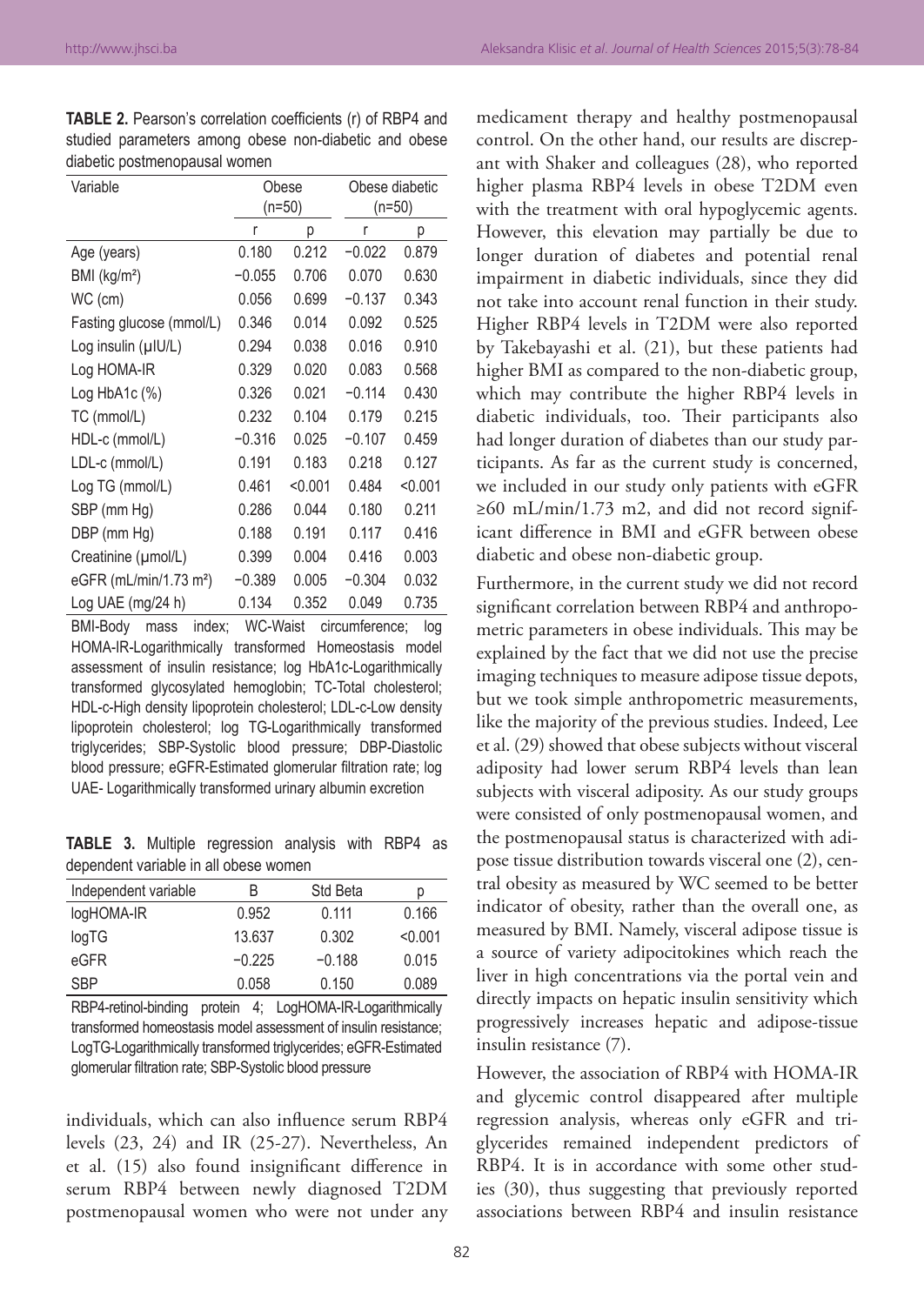may be influenced by triglycerides and free fatty acid serum concentrations.

RBP4 independently correlated with triglycerides even in lean and healthy adults, as shown by Ebert et al. (31).

Sun et al. (32) found a significant positive association between plasma RBP4 concentrations and risk of developing T2DM after 6-y follow-up. They also observed that incidence of type 2 diabetes was elevated in the top category of RBP4 regardless of the amounts of HOMA-IR, suggesting that RBP4 may increase the risk of T2DM through pathway(s) not largely overlapping with insulin resistance.

The results on the associations of RBP4 with markers of kidney function were also observed in some previous studies (9), indicating that kidney dysfunction might be determinant of higher RBP4 levels. This suggests the necessity of taking into account renal function when examining RBP4 in obesity and diabetes, knowing that kidneys play an important role in retinol homeostasis, which is regulated by glomerular filtration and subsequent reabsorption of RBP4 into the proximal tubular cells (33).

Our study has some limitations. Due to its cross-sectional design, the causal relationship between serum RBP4 and examined parameters in postmenopausal women could not be established. Furthermore, as our study was based on small sample size, selection bias might have affected the outcome of the study. Thus, larger sample size in general population may be required to confirm our results. Also, diabetic postmenopausal women were not asked to stop taking their medications, such as antihypertensive, lipid-lowering drugs and metformin which might affect the outcome of our study.

## **CONCLUSION**

We reported higher levels of RBP4 in obese postmenopausal women, as compared with normal weight group. However, serum RBP4 was not increased in obese type 2 diabetic postmenopausal women as compared with obese non-diabetic women, but is associated with eGFR and triglycerides independently of diabetes. Prospective studies and further analyses are needed to clarify the underlying mechanism of the association between RBP4, obesity and T2DM.

## **CONFLICT OF INTEREST**

The authors declare no conflicts of interest.

## **REFERENCES**

- 1. Lovejoy JC, Champagne CM, de Jonge L, Xie H, Smith SR. Increased visceral fat and decreased energy expenditure during the menopausal transition. Int J Obes (Lond) 2008; 32: 949–958. http://dx.doi.org/10.1038/ ijo.2008.25.
- 2. Toth MJ, Tchernof A, Sites CK, Poehlman ET. Effect of menopausal status on body composition and fat distribution. Int J Obes Relat Metab Disord 2000; 24: 226–231. http://dx.doi.org/10.1038/sj.ijo.0801118.
- 3. Barnes AS. The Epidemic of Obesity and Diabetes-Trends and Treatments. Tex Heart Inst J 2011; 38 (2): 142-144.
- 4. Ministarstvo zdravlja Crne Gore, Akcioni plan za ishranu i bezbjednost hrane Crne Gore, 2010-2014, Podgorica 2010 (Ministry of Health of Montenegro, Action plan for nutrition and food safety of Montenegro, 2010-2014, Podgorica 2010).
- 5. International Diabetes Federation: IDF Diabetes Atlas. 6<sup>th</sup> edition. Brussels, Belgium: International Diabetes Federation; 2013:30 (http://www.idf.org/diabetesatlas).
- 6. The Performance of Public Health-care Systems in South-East Europe -A comparative qualitative study. Friedrich-Ebert-Stiftung Regional Project for Labour Relations and Social Dialogue in South East Europe. Belgrade, Serbia 2014.
- 7. Cao H. Adipocytokines in obesity and metabolic disease. J Endocrinol. 2014; 220: T47-T59. http://dx.doi.org/10.1530/JOE-13-0339.
- 8. Papaetis GS, Papakyriakou P, Panagiotou TN. Central obesity, type 2 diabetes and insulin: exploring a pathway full of thorns. Arch Med Sci 2015; 11, 3: 463–482. http://dx.doi.org/10.5114/aoms.2015.52350
- 9. Junjun W, Jia W, Jiaxi S, Dongmei N, Yonghui S, Fang Z, et al.. Associations of RBP4 with lipid metabolism and renal function in diabetes mellitus. Eur J Lipid Sci Technol 2013; 115: 831–837. http://dx.doi.org/10.1002/ ejlt.201200393.
- 10. Ribel-Madsen R, Friedrichsen M, Vaag A, Poulsen P. Retinol-binding protein 4 in twins: regulatory mechanisms and impact of circulating and tissue expression levels on insulin secretion and action. Diabetes 2009; 58: 54-60. http://dx.doi.org/10.2337/db08-1019.
- 11. Broch M, Vendrell J, Ricart W, Richart C, Fernández-Real JM. Circulating retinol-binding protein-4, insulin sensitivity, insulin secretion, and insulin disposition index in obese and nonobese subjects. Diabetes Care 2007; 30: 1802-1806. http://dx.doi.org/10.2337/dc06-2034.
- 12. von Eynatten M, Lepper PM, Liu D, et al. Retinol-binding protein 4 is associated with components of the metabolic syndrome, but not with insulin resistance, in men with type 2 diabetes or coronary artery disease. Diabetologia 2007; 50: 1930-1937. http://dx.doi.org/10.1007/s00125-007-0743-8.
- 13. Yao-Borengasser A, Varma V, Bodles AM, et al. Retinol binding protein 4 expression in humans: relationship to insulin resistance, inflammation, and response to pioglitazone. J Clin Endocrinol Metab 2007; 92: 2590-2597. http://dx.doi.org/10.1210/jc.2006-0816.
- 14. Levey AS, Stevens LA, Schmid CH, Zhang YL, Castro AF 3<sup>rd</sup>, Feldman HI, et al. CKD-EPI (Chronic Kidney Disease Epidemiology Collaboration). A new equation to estimate glomerular filtration rate. Ann Intern Med 2009; 150 (9): 604 – 612. http://dx.doi.org/10.7326/0003-4819-150-9-200905050-00006.
- 15. An C, Wang H, Liu X, Li Y, Su Y, Gao X, Jiang W. Serum retinol-binding protein 4 is elevated and positively associated with insulin resistance in postmenopausal women. Endocr J 2009; 56(8): 987-996. http://dx.doi. org/10.1507/endocrj.K09E-096.
- 16. Janke J, Engeli S, Boschmann M, Adams F, Böhnke J, Luft FC, et al. Retinol-binding protein 4 in human obesity. Diabetes 2006; 55: 2805-2810. http://dx.doi.org/10.2337/db06-0616.
- 17. Kim HM, Park J, Ryu SY, Kim J. The effect of menopause on the metabolic